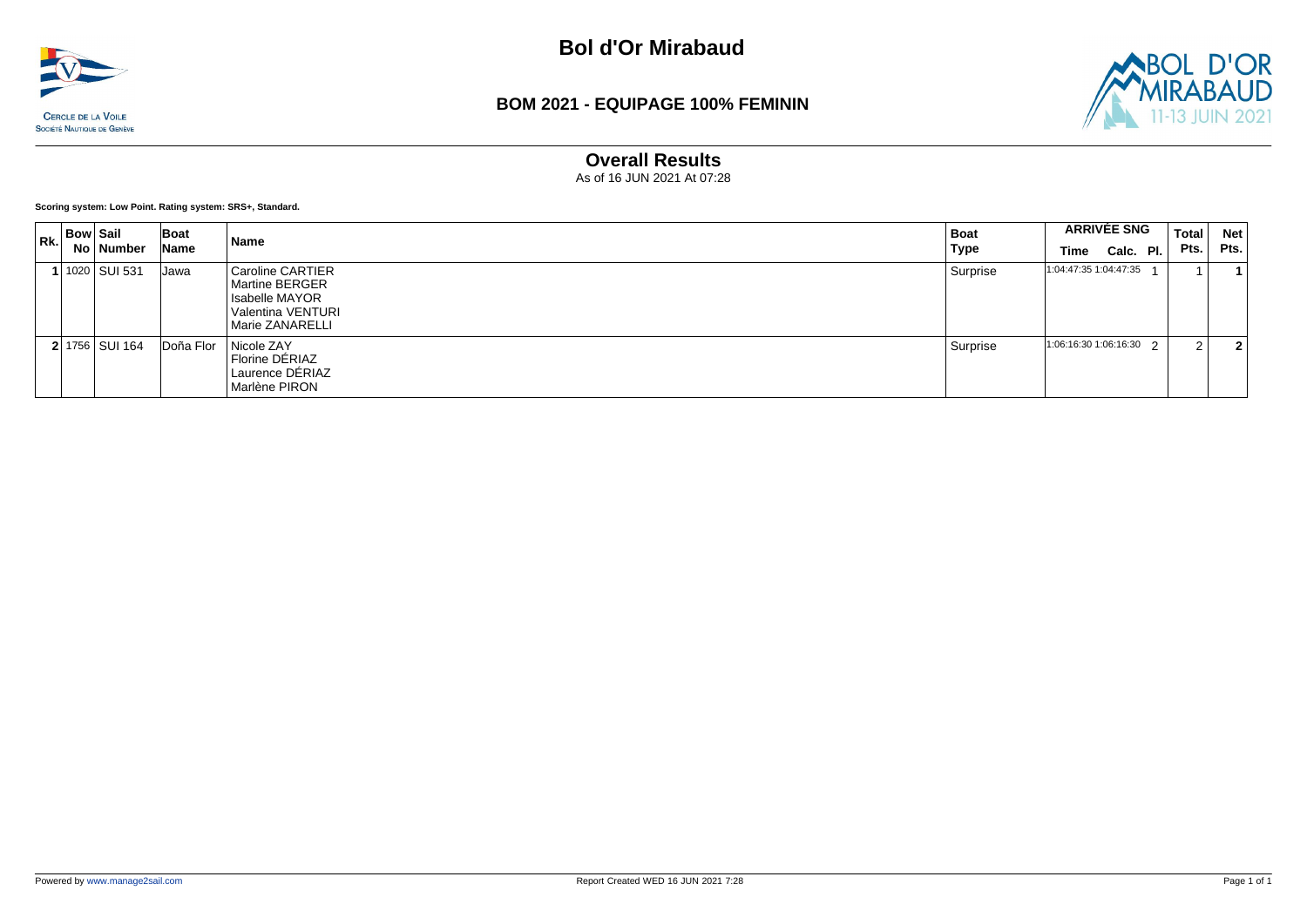

### **BOM 2021 - TROPHEE DES ECOLES DE VOILE**



## **Overall Results**

As of 16 JUN 2021 At 08:57

**Scoring system: Low Point. Rating system: SRS+, Standard.**

| Rk. | <b>Bow Sail</b> | No ∣ Number | Boat<br>Name            | Name                                                                                      | Boat<br>Type | <b>ARRIVÉE SNG</b><br>Calc. Pl.<br><b>Time</b> | Total<br>Pts. | <b>Net</b><br>Pts. |
|-----|-----------------|-------------|-------------------------|-------------------------------------------------------------------------------------------|--------------|------------------------------------------------|---------------|--------------------|
|     | 741             | SUI 723     | ICER 1<br><b>SOFIES</b> | Giuliano ZENNARO<br>Yoann SENFTEN<br>Marine MARTIGNANO<br>Alexander OTT<br>Pauline GUERNE | Surprise     | 1:04:15:56 1:04:15:56                          |               |                    |